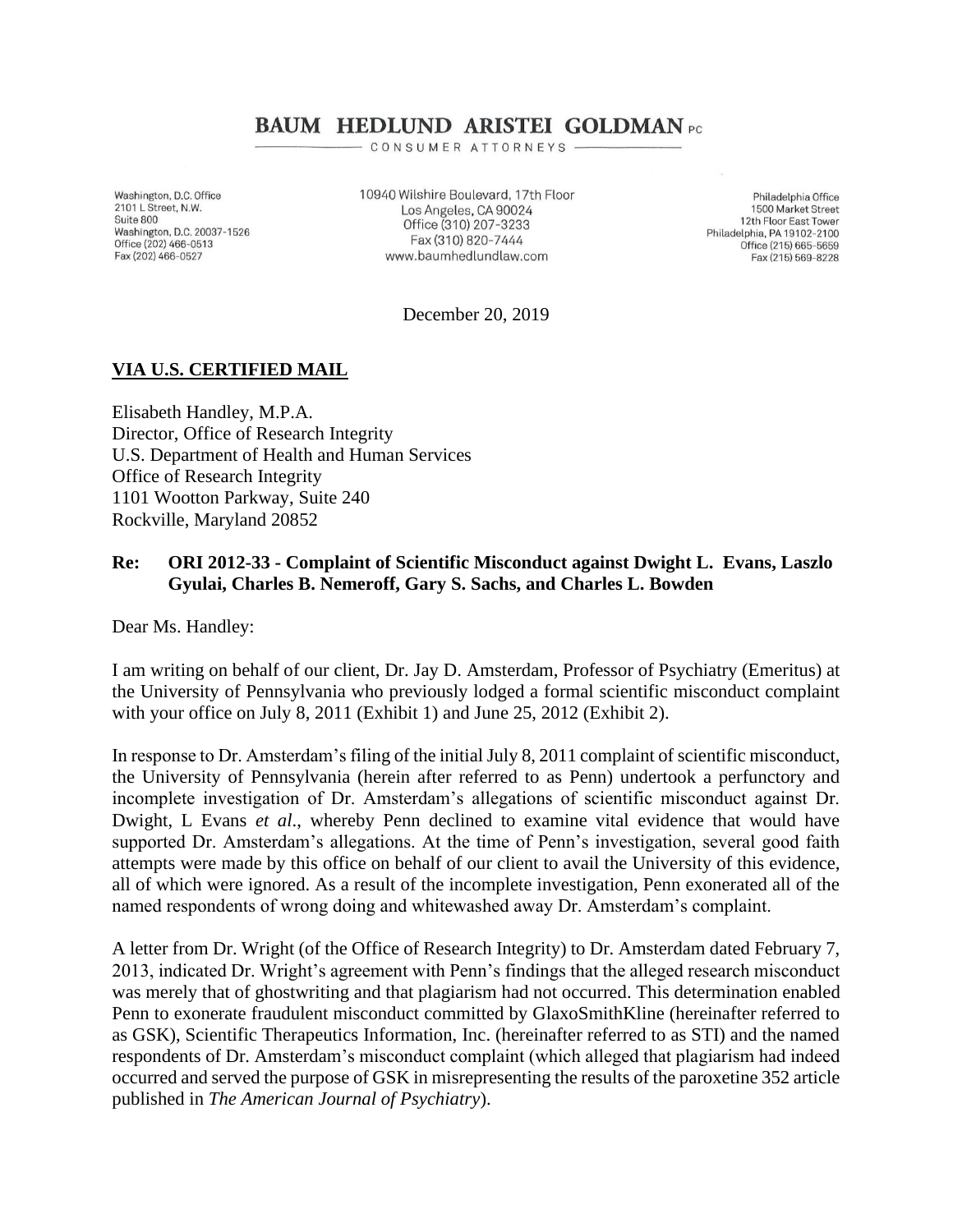#### **BAUM HEDLUND ARISTEI GOLDMAN PC** - CONSUMER ATTORNEYS-

The published 352 article<sup>1</sup> falsely concluded that paroxetine therapy is effective in bipolar depression without any meaningful manic or other side effects, when, in reality, the published results were manipulated and manufactured by GSK and STI employees.<sup>23</sup> *See* Exhibit 3.

As a result, the paroxetine 352 article in the *American Journal of Psychiatry* has been widely cited in the scientific literature as a seminal trial of antidepressant therapy in bipolar depression.

Recently, however, in June 2019, new evidence has come to light supporting Dr. Amsterdam's allegations of scientific misconduct. This evidence appeared on the Drug Industry Document Archive (DIDA) website of the University of California, San Francisco. The majority of the evidence was produced by STI as part of paroxetine litigation from *In Re: Paxil, C.P. Ct. PA (On-Drug)*:

https://www.industrydocuments.ucsf.edu/drug/collections /paxil-litigation-documents/j..

These documents contain vital evidence supporting Dr. Amsterdam's allegations of scientific misconduct that were not previously examined by Penn (or your office).

As a result of this recent internet posting and its subsequent publication (Exhibit 3), we now respectfully request that the Office of Research Integrity of the HHS formally re-open our client's case (#2012-33) for the purpose of undertaking a complete and transparent examination of all available evidence, by Penn and your office.

Because the research performed in the paroxetine 352 study was conducted on behalf of the U.S taxpayer via NIMH funding , we respectfully request that the misconduct case be re-opened in order to correct the scientific record about errors of fact and judgment in Penn's prior adjudication of this case.

The newly available documents reveal that:

1. The academic respondents in this case (i.e., Drs. Evans, Guylai, Nemeroff, Sachs, and Bowden) appear to have misled (either directly or indirectly) the Penn ORI Inquiry Committee and the Office of Research Integrity as to the extent of their involvement in the paroxetine 352 study. (*see* Exhibits 2 and 3). They further appear to have misled Penn and ORI investigators as to the extent of their true involvement in the drafting of the 352 manuscript (*see* Exhibit 3). Moreover, the respondents misled *The American Journal of Psychiatry,* their respective universities, and U.S. taxpayers as to the extent of their

<sup>1</sup> Nemeroff CB, Evans DL, Gyulai L, Sachs GS, Bowden CL, Gergel IP, Oakes R, Pitts CD. Double-blind, placebocontrolled comparison of imipramine and paroxetine in the treatment of bipolar depression. American Journal of Psychiatry, 2001,158(6), 906-912.

<sup>2</sup> Amsterdam JD, McHenry, LB.The paroxetine 352 bipolar trial: A study in medical ghostwriting. *International Journal of Risk & Safety in Medicine*, 2012, 24, 221–231

<sup>&</sup>lt;sup>3</sup> Amsterdam JD, McHenry LB: The Paroxetine 352 Bipolar Study Revisited: Deconstruction of Corporate and Academic Misconduct, Journal of Scientific Practice and Integrity, 2019, 1(1), 1-12.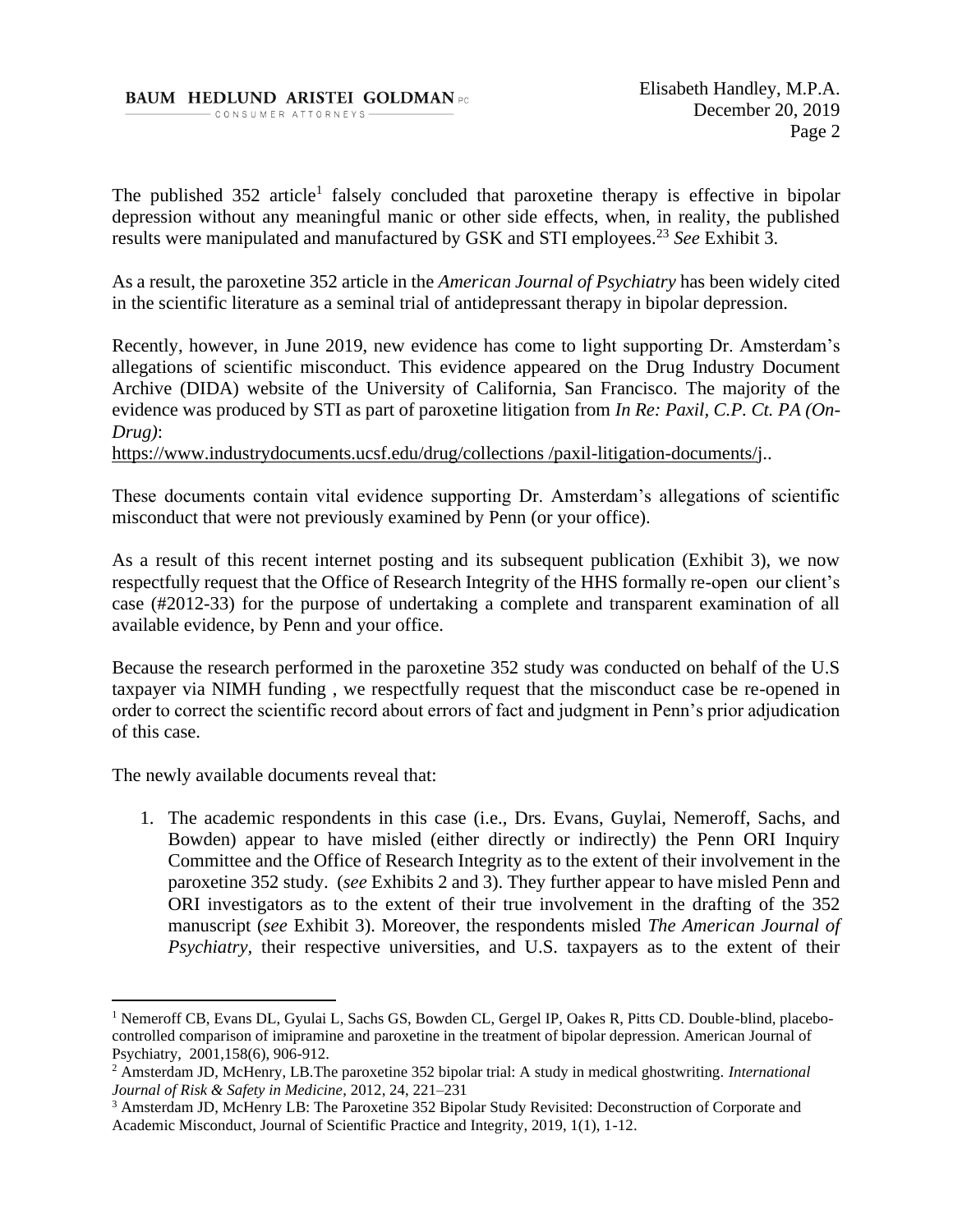conflict-of-interest with GSK or the extent of their involvement in the conduct of the paroxetine 352 study (*see* Exhibit 3).

- 2. The newly available evidence strongly suggests that the respondents named in Dr. Amsterdam's complaint are guilty of misappropriation of intellectual property, i.e., claiming authorship on a scientific article for which they did little, if any, work necessary to merit authorship (*see* Exhibit 3). Prior claims to the contrary by Penn and your office were based upon an incomplete review of the evidence. However, the newly available STI documents provide conclusive evidence supporting Dr. Amsterdam's complaint of scientific misconduct (*see* Exhibit 3).
- 3. The newly available evidence indicates that the paroxetine 352 manuscript was entirely written and produced by paid employees of GSK and STI (without any assistance or input from the named respondents) (*see* Exhibit 3). Furthermore, the newly available documents portray a detailed picture of how GSK and STI employees manipulated the results of the paroxetine 352 study (including sample size estimates, statistical outcome results, and safety data) that favored paroxetine, and that were unwarranted, and potentially dangerous to patients (*see* Exhibit 3).
- 4. The newly available evidence reveals a clear cut conflict-of-interest and corruption of journal editorial oversight by *the* editors of *The American Journal of Psychiatry*, whereby the plagiarized and seriously flawed 352 manuscript (which had been rejected for publication by independent peer reviewers) was surreptitiously and corruptly "pulled over the line" for publication by the journal editor (who was a friend of the lead author on the 352 manuscript, and who was also a recipient of multiple GSK payments for prior and current work on GSK-related projects) (*see* Exhibit 3).

Pursuant to an assertion that Dr. Amsterdam's request to re-open his misconduct complaint may have exceeded the statute of limitations for such an undertaking, we would assert that the newly available STI documents have only recently become available in June of 2019; and were previously unexamined by Penn or your office as part of our client's original ORI complaint. We would further assert that the Amsterdam complaint continues to meet 'the exception clause' for the statute of limitations , as the published paroxetine 352 article has been widely viewed as an influential study that is cited more than 500 times since its publication (including its citation in the influential consensus statement by the ISBD "Taskforce on antidepressant use in bipolar disorders" - Pacchiarotti I, Bond DJ, Baldessarini, RJ,*et al*., The International Society for Bipolar Disorders (ISBD) Task Force report on antidepressant use in bipolar disorders. *American Journal of Psychiatry,* 170(11):1249-1262, 2013).

Finally, the newly available STI documents clearly indicate the presence of fabrication and falsification of results in the paroxetine 352 article (*see* Exhibit 3).

In summary, given the newly available evidence pertaining to Dr. Amsterdam's misconduct complaint, we respectfully request that you re-open Dr. Amsterdam's case for further investigation